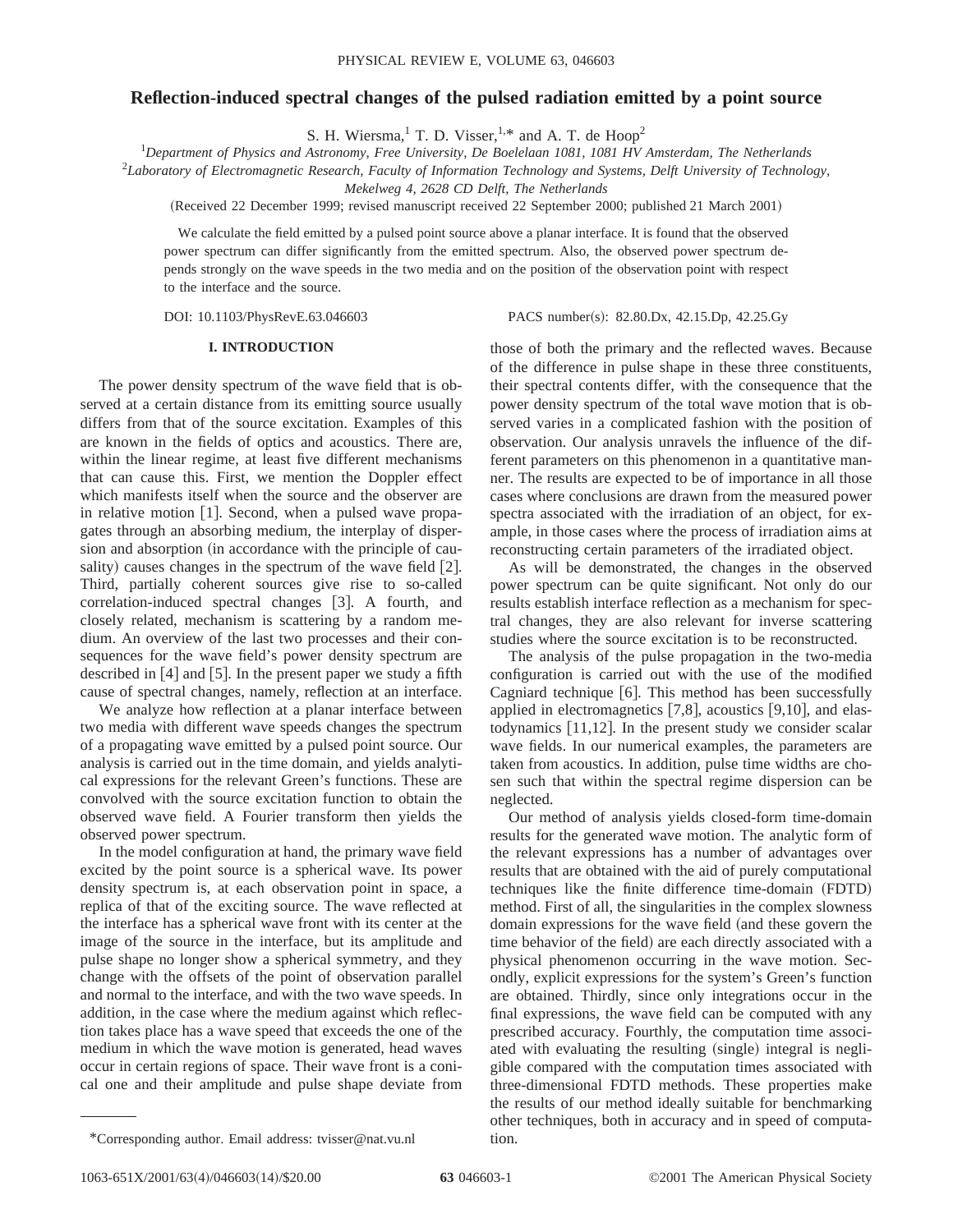

FIG. 1. A point source above a planar interface. The source is located on the *z* axis at a distance *h* from the interface between the two half spaces  $\mathcal{D}_1$  and  $\mathcal{D}_2$ . Wave speeds in these two media are  $c_1$ and  $c_2$ , respectively.

As far as generalizations are concerned, we mention that the modified Cagniard method also yields closed-form results for the radiation from a point source in a discretely layered medium  $[13]$  as well as in a continuously layered medium  $[14–16]$ , although in the latter case the results are somewhat more complicated since reflection now takes place continuously rather than discretely. In these configurations the analysis of spectral changes can, therefore, take place along the lines of the present paper as well. Furthermore, extended sources can be handled with the same method, as experience in elastodynamic problems has shown  $[17]$ .

# **II. DESCRIPTION OF THE CONFIGURATION**

The two-media configuration under consideration consists of two half spaces  $\mathcal{D}_1$  and  $\mathcal{D}_2$  (see Fig. 1). To locate position in the configuration, orthogonal Cartesian coordinates  ${x, y, z}$  with respect to a fixed reference frame are used. The reference frame is chosen such that the half space  $\mathcal{D}_1$  coincides with  $\{z>0\}$ , and the half space  $\mathcal{D}_2$  with  $\{z<0\}$ . The point source is located at  $\{0,0,h\}$  with  $h > 0$ . The time coordinate is *t*. The wave speeds in  $\mathcal{D}_1$  and  $\mathcal{D}_2$  are denoted by  $c_1$ and  $c_2$ , respectively.

The scalar wave motion is described by the wave function  $u = u(x, y, z, t)$ . We write

$$
u = \begin{cases} u_0 + u_1 & \text{in } \mathcal{D}_1, \\ u_2 & \text{in } \mathcal{D}_2, \end{cases}
$$
 (1)

 $(2)$ 

where  $u_0$  denotes the wave field incident on the interface  $\{z=0\}$ ,  $u_1$  is the reflected wave field in  $\mathcal{D}_1$ , and  $u_2$  is the transmitted wave field in  $\mathcal{D}_2$ . Let  $f = f(t)$  be the pulse shape ("signature") of the exciting point source; then the wave functions satisfy the following wave equations (partial differentiation is denoted by the operator  $\partial$ :

$$
(\partial_x^2 + \partial_y^2 + \partial_z^2 - c_1^{-2} \partial_t^2) u_0 = -f(t) \, \delta(x, y, z - h) \quad \text{for } z > 0,
$$
\n(3)

$$
(\partial_x^2 + \partial_y^2 + \partial_z^2 - c_1^{-2} \partial_t^2) u_1 = 0 \quad \text{for } z > 0,
$$
 (4)

$$
(\partial_x^2 + \partial_y^2 + \partial_z^2 - c_2^{-2} \partial_t^2) u_2 = 0 \quad \text{for } z < 0.
$$
 (5)

We assume that  $f(t)=0$  for  $t<0$ . Then the wave motion that is causally related to the action of the source satisfies the causality condition  $u(x, y, z, t) = 0$  for  $t < 0$  and all  $\{x, y, z\}$ . As the boundary conditions to be satisfied across the interface we take

$$
\lim_{z \downarrow 0} [u_0(z) + u_1(z)] = \lim_{z \uparrow 0} [u_2(z)] \quad \text{for all } \{x, y\}, \quad (6)
$$

$$
\lim_{z \downarrow 0} \left[ \partial_z u_0(z) + \partial_z u_1(z) \right] = \lim_{z \uparrow 0} \left[ \partial_z u_2(z) \right] \quad \text{for all } \{x, y\}. \tag{7}
$$

They are representative for the electric field components parallel to the interface in a configuration of dielectric media and the acoustic pressure in a configuration of constant volume density of mass (which implies a difference in compressibility in the two media).

The incident wave field is the spherical wave

$$
u_0(x, y, z, t) = \frac{f(t - R_0/c_1)}{4 \pi R_0} \quad \text{for } R_0 > 0,
$$
 (8)

where  $R_0 = [x^2 + y^2 + (z - h)^2]^{1/2}$ . Let

$$
\hat{f}(s) = \int_0^\infty \exp(-st)f(t)dt \quad \text{for Re} \quad (s) > 0 \tag{9}
$$

be the one-sided causal Laplace transformation with respect to *t*. Then, the power density spectrum of the source signature is

$$
I_f(\omega) = 10\log_{10}(|\hat{f}(i\omega)|^2),\tag{10}
$$

where  $\omega$  is the angular frequency, and *i* the imaginary unit. The diagram in which the quantity  $10\log_{10}(\left|\hat{f}(i\omega)/\hat{f}(0)\right|^2)$  is plotted as a function of frequency  $\omega/2\pi$  is denoted as the *spectral diagram*. Equation (8) leads to

$$
\hat{u}_0(s) = \hat{f}(s) \frac{\exp(-sR_0/c_1)}{4\pi R_0} \quad \text{for } R_0 > 0. \tag{11}
$$

Hence, the spectral diagram of the emitted wave coincides with that of the source signature. As we will show, this property no longer holds for the reflected wave  $u_1$ .

In our examples, we shall use the ''power-exponential'' modulated sinusoidal source signature  $[18]$ 

$$
f(t) = \begin{cases} 0 & \text{for } t < 0, \\ A\left(\frac{\alpha t}{\nu}\right)^{\nu} \exp(-\alpha t + \nu)\sin(\omega_0 t) & \text{for } t \ge 0, \end{cases}
$$
(12)

where *A* is the amplitude of the pulse and  $\omega_0$  > 0 the angular frequency of its sinusoidal carrier, while the parameters  $\alpha$  $>0$  and  $\nu>0$  are related to the pulse rise time  $t_r$  and the pulse time width  $t_w$  of the modulating amplitude function (envelope) via

$$
t_r = \nu/\alpha,\tag{13}
$$

$$
t_w = \alpha^{-1} \nu^{-\nu} \exp(\nu) \Gamma(\nu + 1), \tag{14}
$$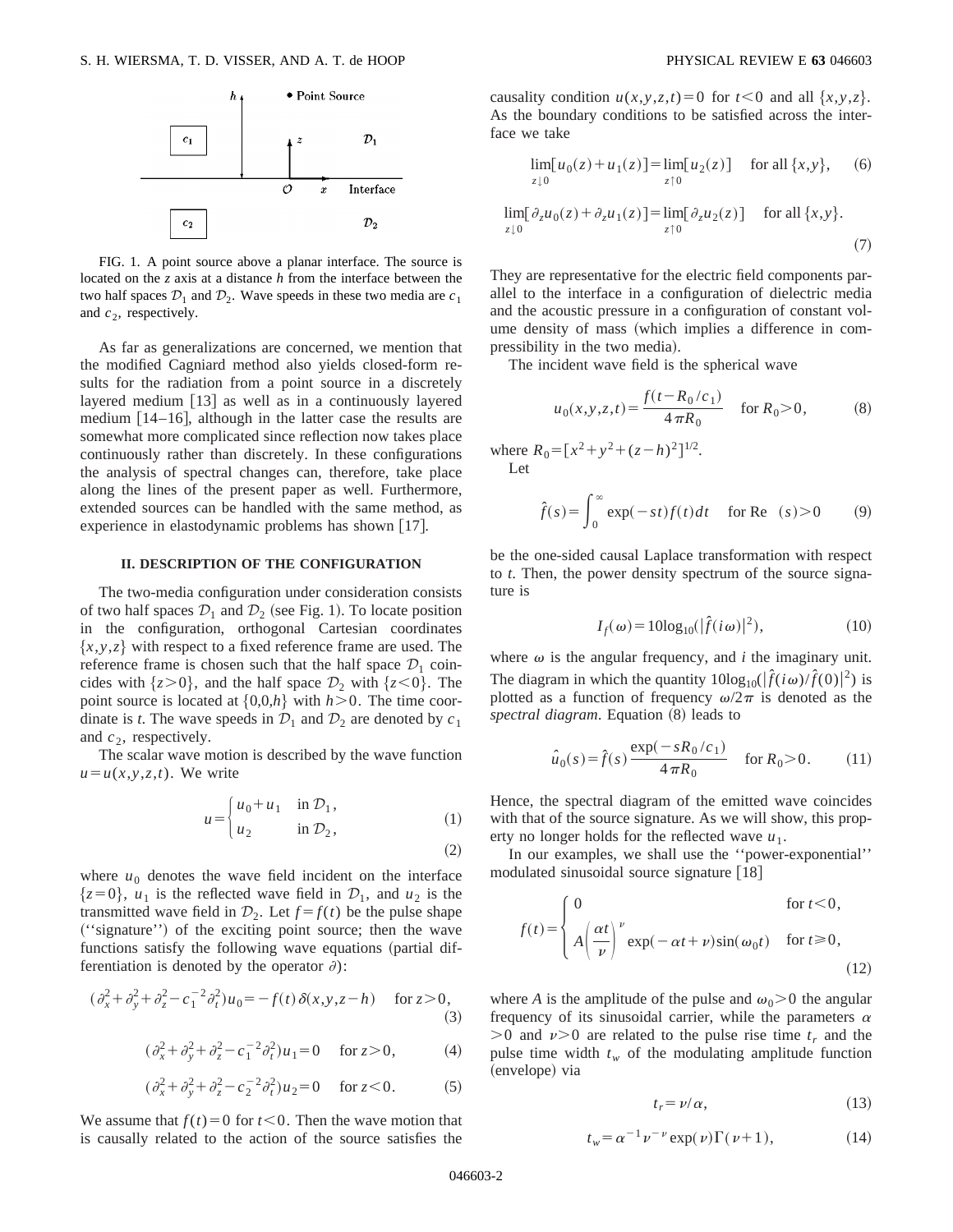

FIG. 2. Source signature or pulse shape as given by Eq.  $(12)$ (solid line) and its envelope (dashed line). Source parameters are  $A=1$ ,  $\alpha = 5.71 \times 10^3$  s<sup>-1</sup>,  $\nu = 2$ , and  $\omega_0/2\pi = 2$  kHz. Corresponding pulse rise time and time width are  $t_r = 0.35$  ms and  $t_w$ =0.65 ms.

in which  $\Gamma$  denotes the Euler gamma function. For this source signature, we have

$$
\hat{f}(s) = A \left(\frac{\alpha}{\nu}\right)^{\nu} \exp(\nu) \frac{\Gamma(\nu+1)}{2i}
$$
\n
$$
\times \left[ \frac{1}{(s + \alpha - i\omega_0)^{\nu+1}} - \frac{1}{(s + \alpha + i\omega_0)^{\nu+1}} \right]
$$
\nfor Re(s) > 0. (15)

Figure 2 shows the shape of Eq.  $(12)$ , and Fig. 3 the corresponding spectral diagram.

#### **III. THE MODIFIED CAGNIARD METHOD**

The reflection problem at hand will be solved with the aid of the modified Cagniard method. The first step in this method consists of subjecting the (causal) wave functions to a one-sided Laplace transformation with transform parameter *s*:

$$
\hat{u}(x,y,z,s) = \int_0^\infty \exp(-st)u(x,y,z,t)dt.
$$
 (16)

We choose  $s \in \mathcal{R}$  and large enough to ensure the existence of the right-hand side. Under this transformation  $\partial_t = s$ . Furthermore, the spatial Fourier representation of  $\hat{u}(x, y, x, s)$  in the coordinates *x* and *y* parallel to the interface, scaled by a factor of *s* is given by



$$
\hat{u}(x, y, z, s) = \left(\frac{s}{2\pi}\right)^2 \int_{-\infty}^{\infty} \int_{-\infty}^{\infty} \exp(-is \alpha x - is \beta y)
$$

$$
\times \tilde{u}(\alpha, \beta, z, s) d\alpha d\beta. \tag{17}
$$

In this representation,  $\alpha$  and  $\beta$  are the so-called slowness parameters. With this representation, we have  $\tilde{\partial}_x = -is\alpha$ ,  $\tilde{\partial}_y = -is\beta$ . As a result, the wave functions in the slowness domain satisfy the equations

$$
\partial_z^2 \widetilde{u}_0 - s^2 \gamma_1^2 \widetilde{u}_0 = -\widehat{f}(s) \,\delta(z - h) \quad \text{for } z > 0,\qquad(18)
$$

$$
\partial_z^2 \widetilde{u}_1 - s^2 \gamma_1^2 \widetilde{u}_1 = 0 \quad \text{for } z > 0,
$$
 (19)

$$
\partial_z^2 \widetilde{u}_2 - s^2 \gamma_2^2 \widetilde{u}_2 = 0 \quad \text{for } z < 0.
$$
 (20)

Here,

$$
\gamma_{1,2} = (c_{1,2}^{-2} + \alpha^2 + \beta^2)^{1/2},\tag{21}
$$

with the square root chosen such that  $\gamma_{1,2}$  for all real values of  $\alpha$  and  $\beta$ . The bounded solutions of these transformed wave equations are written as

$$
\widetilde{u}_0(\alpha, \beta, z, s) = \frac{\widehat{f}(s)}{2s\,\gamma_1} \exp[-s\,\gamma_1|z - h|] \quad \text{for } z > 0,
$$
\n(22)

$$
\widetilde{u}_1(\alpha,\beta,z,s) = \mathcal{R}(\alpha,\beta) \frac{\widehat{f}(s)}{2s\,\gamma_1} \exp[-s\,\gamma_1(z+h)] \quad \text{for } z > 0,\tag{23}
$$

$$
\tilde{u}_2(\alpha, \beta, z, s) = \mathcal{T}(\alpha, \beta) \frac{\hat{f}(s)}{2s\gamma_1} \exp[-s(\gamma_1 h - \gamma_2 z)]
$$
  
for  $z < 0$ , (24)

where  $\mathcal{R}(\alpha,\beta)$  and  $\mathcal{T}(\alpha,\beta)$  are the interface reflection and transmission coefficients, respectively. From the application of the boundary conditions [Eqs.  $(6)$  and  $(7)$ ] we obtain

$$
\mathcal{R}(\alpha,\beta) = \frac{\gamma_1 - \gamma_2}{\gamma_1 + \gamma_2},\tag{25}
$$

$$
\mathcal{T}(\alpha,\beta) = \frac{2\,\gamma_1}{\gamma_1 + \gamma_2}.\tag{26}
$$

Note, in particular, that  $R$  and T remain bounded for all real values of the slowness parameters  $\alpha$  and  $\beta$ , since for the chosen value of  $\gamma_{1,2}$  their denominator never vanishes. Substitution of Eqs.  $(22)–(24)$  into Eq.  $(17)$  leads to representations of  $\hat{u}_0$ ,  $\hat{u}_1$ , and  $\hat{u}_2$ , respectively.

The idea that is central to the modified Cagniard method is to transform the Fourier representations of the reflected and transmitted wave fields  $[Eqs. (23)$  and  $(24)]$  into expressions of a particular shape such that the transformation from  $\hat{u}(x, y, z, s)$  to  $u(x, y, z, t)$  can be carried out by inspection.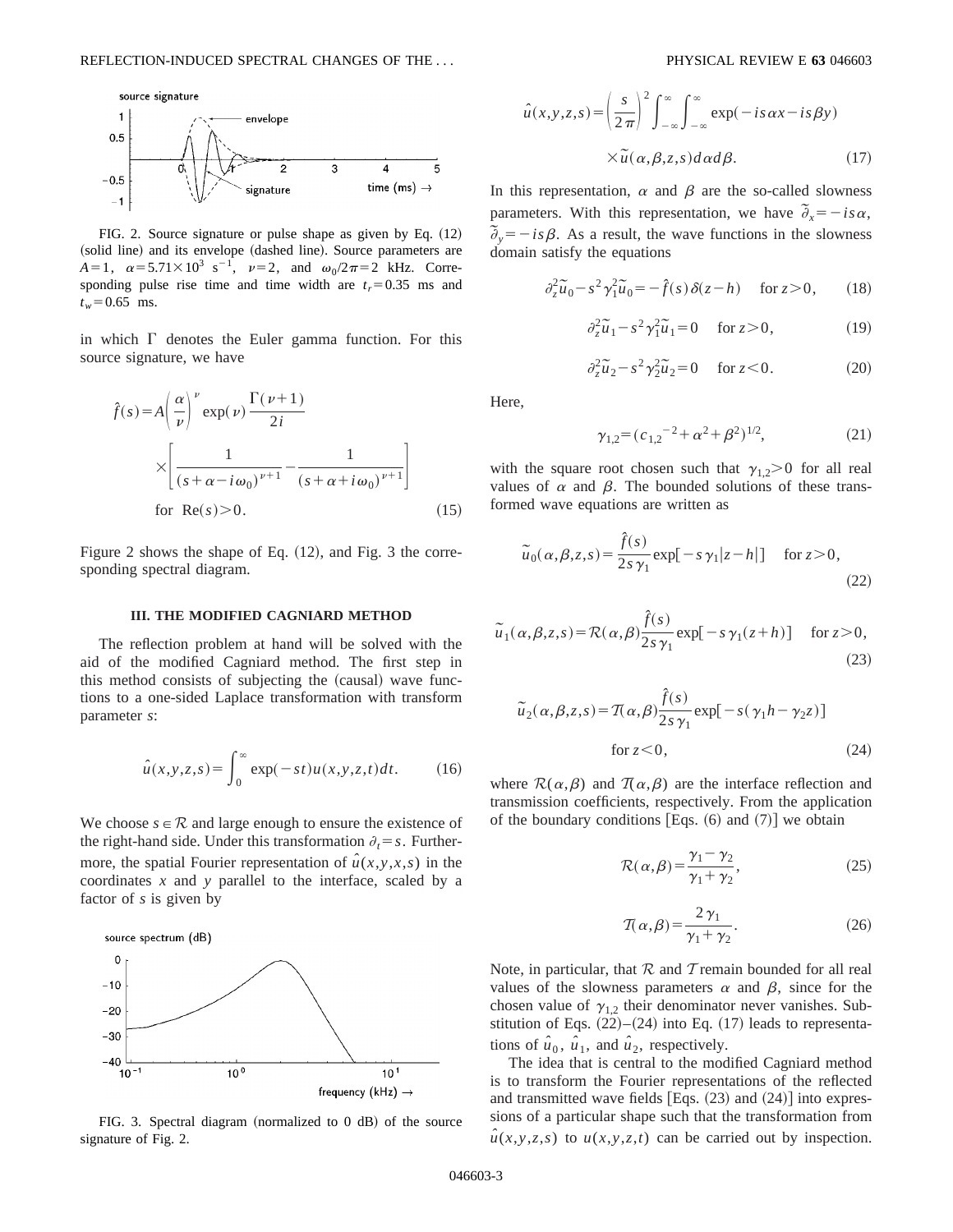Note that, since *s* in Eq. (16) has been chosen to be real and positive, we cannot rely on Fourier's integral theorem for this purpose.] Taking into account the algebraic factors of *s* and  $f(s)$  in the expressions  $(22)$ – $(24)$ , we aim at representations of the type

$$
\hat{u}(x, y, z, s) = s\hat{f}(s)\hat{g}(x, y, z, s),
$$
\n(27)

in which the system's Green's function  $\hat{g}$  can be cast into the form

$$
\hat{g}(x, y, z, s) = \int_{T_{\text{arr}}}^{\infty} \exp(-s\,\tau) g(x, y, z, \tau) d\,\tau,\qquad(28)
$$

where  $\tau$  is a real variable of integration. In view of Lerch's theorem  $[19]$  on the uniqueness of the one-sided Laplace transformation, the time-domain equivalent of Eq.  $(27)$  then follows as

$$
u(x, y, z, t)
$$
  
= 
$$
\begin{cases} 0 & \text{for } -\infty < t < T_{\text{arr}}, \\ \partial_t \int_{T_{\text{arr}}}^t f(t-\tau)g(x, y, z, \tau)d\tau & \text{for } T_{\text{arr}} < t < \infty. \end{cases}
$$
 (29)

Evidently,  $T_{\text{arr}}$  can be identified as the arrival time of the relevant wave motion.

A comparison of Eq.  $(28)$  with Eqs.  $(17)$  and  $(22)–(24)$ shows that  $\tau$  is related to  $\alpha$  and  $\beta$  via

$$
i(\alpha x + \beta y) + \gamma_1(z+h) = \tau \tag{30}
$$

for the reflected wave, and

$$
i(\alpha x + \beta y) + \gamma_1 h - \gamma_2 z = \tau \tag{31}
$$

for the transmitted wave. As a consequence, to reach our goal we have to deviate from the real values of  $\alpha$  and  $\beta$ occurring in Eq.  $(17)$ , which means that analytic continuations into complex values are needed. For this, we proceed as follows. First, in Eq. (17),  $\{\alpha, \beta\}$  are replaced by  $\{\zeta, q\}$  via

$$
\alpha = \zeta \cos(\theta) - q \sin(\theta),
$$
  

$$
\beta = \zeta \sin(\theta) + q \cos(\theta),
$$
 (32)

where  $x = r \cos(\theta)$  and  $y = r \sin(\theta)$  with  $0 \le r < \infty$ ,  $0 \le \theta$  $< 2\pi$ . Under this transformation  $\alpha^2 + \beta^2 = \zeta^2 + q^2$  and  $d \alpha d \beta = d \zeta dq$ , while

$$
\alpha x + \beta y = \zeta r. \tag{33}
$$

Subject to Eq.  $(32)$ , Eq.  $(17)$  transforms into

$$
\hat{u}(x,y,z,s) = \left(\frac{s}{2\pi}\right)^2 \int_{-\infty}^{\infty} dq \int_{-\infty}^{\infty} \exp(-i\zeta sr) \tilde{u}(\zeta,q,z,s) d\zeta.
$$
\n(34)

Next, in the inner integral,  $p=i\zeta$  is introduced as the variable of integration. This leads to

$$
\hat{u}(x,y,z,s) = \frac{s^2}{4\pi^2 i} \int_{-\infty}^{\infty} dq \int_{-i\infty}^{i\infty} \infty \exp(-psr)\tilde{u}(\zeta,q,z,s)dp.
$$
\n(35)

Furthermore, Eq.  $(21)$  transforms into

$$
\gamma_{1,2}(p,q) = [\Omega_{1,2}^2(q) - p^2]^{1/2} \tag{36}
$$

with

$$
\Omega_{1,2}(q) = (c_{1,2}^{\quad -2} + q^2)^{1/2} > 0. \tag{37}
$$

Finally, the integrand in the integral with respect to *p* is continued analytically into the complex *p* plane, away from the imaginary axis. In this procedure, we keep Re( $\gamma_{1,2}$ )  $\geq 0$ , which implies that branch cuts are introduced along  $\{\text{Im}(p)=0,\Omega_{12}\leq |\text{Re}(p)|<\infty\}$ . To arrive at expressions of the type needed in Eq.  $(28)$ , we can now deform the path of integration in the complex *p* plane, under the application of Cauchy's theorem (which necessitates avoiding crossing the branch cuts).

In our further analysis, we will concentrate on obtaining the spectral diagram of the reflected wave in its dependence on the position of observation and on the on-axis spectral diagrams of the reflected waves as a special case.

#### **IV. THE REFLECTED WAVE IN**  $\mathcal{D}_1$

On using Eqs.  $(23)$ ,  $(32)$ , and  $(35)$  we obtain

$$
\hat{u}_1(x, y, z, s) = \frac{s\hat{f}(s)}{4\pi^2 i} \int_{-\infty}^{\infty} dq
$$
\n
$$
\times \int_{-i\infty}^{i\infty} \exp[-s(pr+\gamma_1 H_1)] \frac{\mathcal{R}(p,q)}{2\gamma_1(p,q)} dp,
$$
\n(38)

where  $H_1 \equiv z + h$  ( $H_1 > 0$ ) is the vertically traversed distance. The inner integration is along the imaginary axis of the complex  $p$  plane. In accordance with Eqs.  $(30)$  and  $(33)$ we deform this path of integration into the modified Cagniard path

$$
pr + \gamma_1 H_1 = \tau,\tag{39}
$$

with  $\tau$  real and positive. For a fixed value of  $\tau$ , we have either two complex conjugate solutions for *p* or two realvalued ones. The first two are given by

$$
p = \begin{cases} p_1^{BW}(r, H_1, q, \tau), \\ p_1^{BW*}(r, H_1, q, \tau), \end{cases}
$$
(40)

where

$$
p_1^{BW} = \frac{r}{r^2 + H_1^2} \tau + i \frac{H_1}{r^2 + H_1^2} [\tau^2 - T_1^2(q)]^{1/2}
$$
  
for  $T_1(q) < \tau < \infty$ , (41)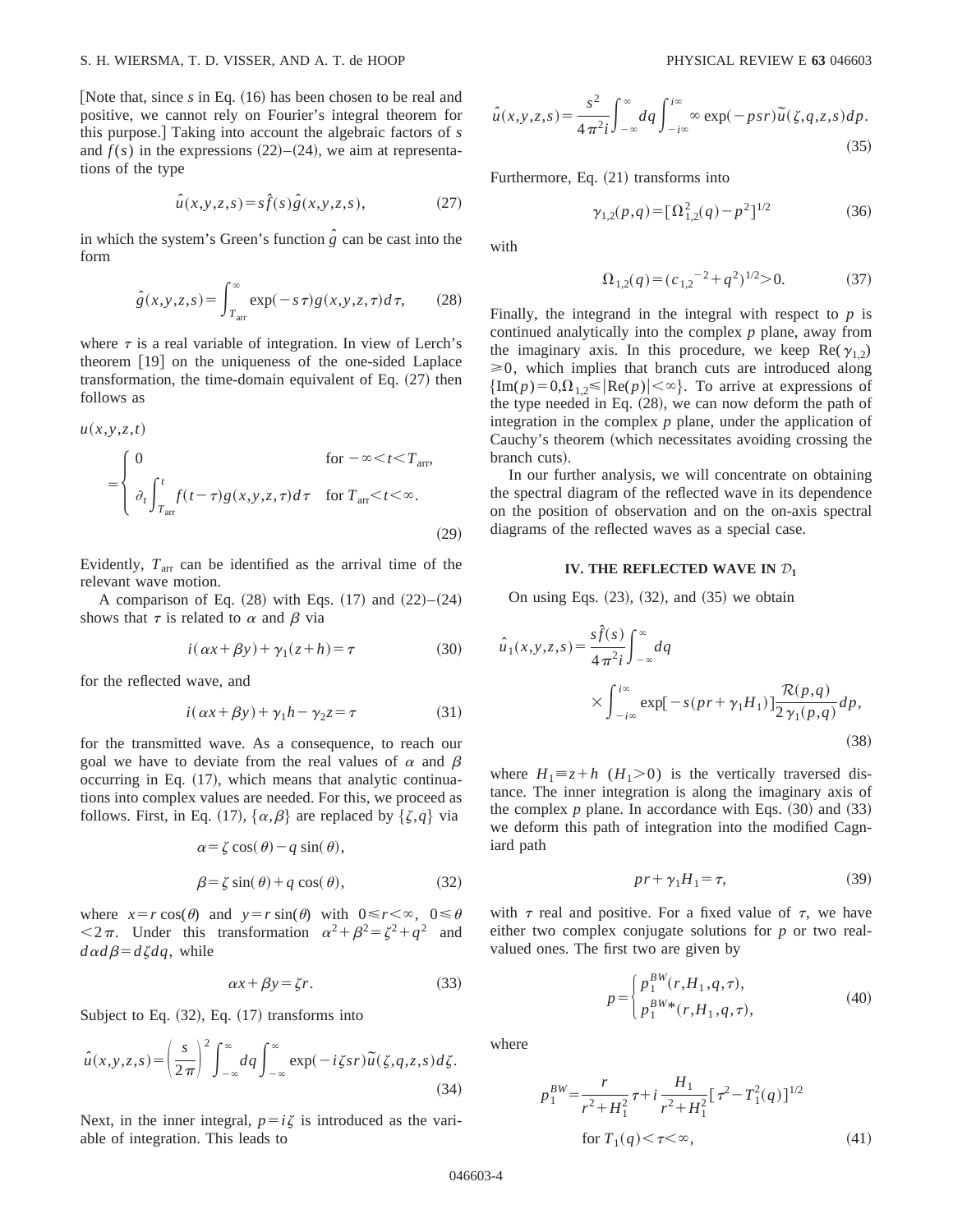

FIG. 4. Modified Cagniard path in the complex slowness plane for  $c_1 > c_2$ . Only a body-wave contribution is present. Both the body-wave part and the asymptote are shown. Dots indicate equidistant time intervals.

with

$$
T_1(q) = (r^2 + H_1^2)^{1/2} \Omega_1(q). \tag{42}
$$

Here, the superscript *BW* indicates body waves. This part, the body-wave part, goes to infinity as  $\tau \rightarrow \infty$  and has the asymptotic form

$$
p_1^{BW} \sim \left[\frac{r + iH_1}{r^2 + H_1^2}\right] \tau \quad \text{as } \tau \to \infty.
$$
 (43)

From Eq.  $(43)$  it follows that these solutions can be used to join the original path of integration (the imaginary axis) via supplementing circular arcs at infinity. In view of Jordan's lemma, the latter yield a vanishing contribution. The point of intersection of the modified Cagniard path  $\{p = p_1^{BW}\} \cup \{p_1^{BW}\}$  $=p_1^{BW*}$  and the real *p* axis occurs at  $\tau = T_1(q)$  and is located at

$$
p = \frac{rT_1(q)}{r^2 + H_1^2}.
$$
\n(44)

In the case  $c_1 > c_2$  [where from Eq. (37)  $\Omega_1(q) < \Omega_2(q)$  for all  $q$  this point lies to the left of the left most branch point  $p=\Omega_1(q)$ . Since, furthermore, the integrand is free from singularities between the imaginary axis and the modified Cagniard path, the integral along the imaginary axis in Eq. (38) can be replaced by the integral along  $\{p = p_1^{BW}\} \cup \{p_1^{BW}\}$  $=p_1^{BW*}$ } (see Fig. 4).

In the case  $c_1 < c_2$ ,  $\Omega_1(q) > \Omega_2(q)$  for all *q*, and deviations from this simple situation may occur. In this respect the



FIG. 5. Modified Cagniard path in the complex slowness plane for the case  $c_2 > c_1$ , and no head-wave contribution. Both the bodywave part and the asymptote are shown. Dots indicate equidistant time intervals.

part of the real axis  $\{\text{Im}(p)=0,-\Omega_2(q)\leq \text{Re}(p)\leq \Omega_2(q)\}\$ comes into play as a second candidate for the modified Cagniard path. Details of this case will be discussed below.

# The case  $c_1 > c_2$

As was explained above, in this case the point where the  $p_1^{BW}$  contour intersects the real axis lies between 0 and the branch point  $\Omega_1(q)$  as defined in Eq. (37). Therefore, in this case, only a body-wave contribution exists. Introducing  $\tau$  as the variable of integration along the modified Cagniard path  $\{p = p_1^{BW}\} \cup \{p = p_1^{BW*}\}\$  in Eq. (38) leads to



FIG. 6. Modified Cagniard path in the complex slowness plane for the case  $c_2 > c_1$ , and a head-wave contribution. The head-wave part, the body-wave part, and the asymptote are shown. Dots indicate equidistant time intervals.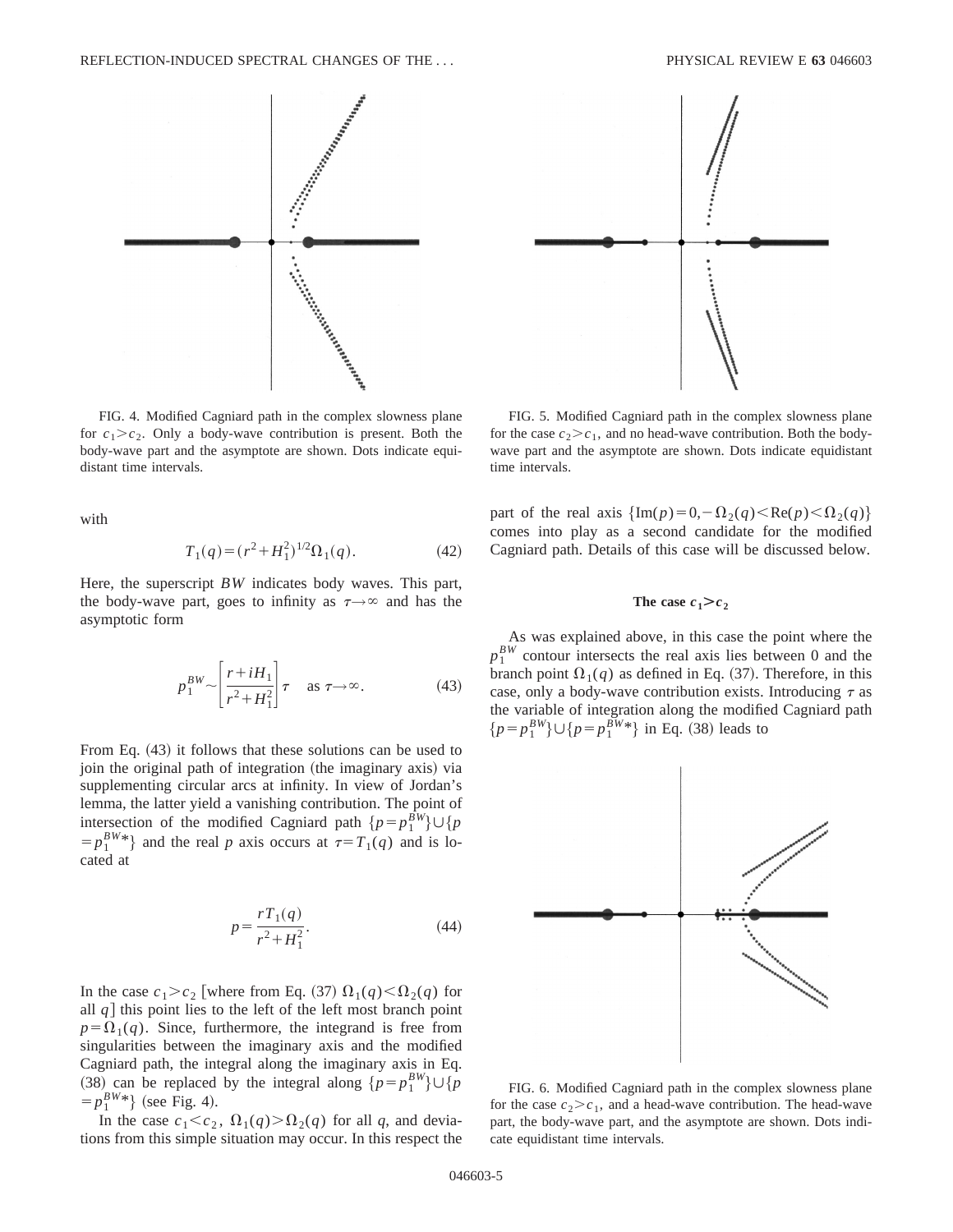$$
\hat{u}_1(x, y, z, s) = \frac{s\hat{f}(s)}{\pi^2} \int_0^\infty dq \int_{T_1(q)}^\infty
$$
\n
$$
\times \exp(-s\tau) \operatorname{Im} \left[ \frac{\mathcal{R}(p_1^{BW}, q)}{2\gamma_1(p_1^{BW}, q)} \frac{\partial p_1^{BW}}{\partial \tau} \right] d\tau,
$$
\n(45)

where we have used the facts that the integrand is an even function of *q* and that the integrand in *p* satisfies Schwarz's reflection principle of complex function theory. Interchanging the order of the integrations in Eq.  $(45)$  leads to

$$
\hat{u}_1(x, y, z, s) = \frac{s\hat{f}(s)}{\pi^2} \int_{T_1(0)}^{\infty} d\tau
$$
\n
$$
\times \exp(-s\tau) \int_0^{A(\tau)} \text{Im}\left[\frac{\mathcal{R}(p_1^{BW}, q)}{2\gamma_1(p_1^{BW}, q)} \frac{\partial p_1^{BW}}{\partial \tau}\right] dq,
$$
\n(46)

from which  $A(\tau)$  follows, upon using Eqs. (42) and (37) and  $T_1(0) = (r^2 + H_1^2)^{1/2}/c_1$ , as

$$
A(\tau) = \left(\frac{\tau^2}{r^2 + H_1^2} - \frac{1}{c_1^2}\right)^{1/2}.\tag{47}
$$

With this, we have arrived at the desired form as expressed by Eqs. (27) and (28) and the response function  $g(x, y, z, \tau)$ follows from Eq.  $(46)$  by inspection as

$$
g_1(x, y, z, \tau) = \begin{cases} 0 & \text{for } -\infty < \tau < T_1(0), \\ \frac{1}{\pi^2} \int_0^{A(\tau)} \text{Im} \left[ \frac{\mathcal{R}(p_1^{BW}, q)}{2 \gamma_1(p_1^{BW}, q)} \frac{\partial p_1^{BW}}{\partial \tau} \right] dq & \text{for } T_1(0) < \tau < \infty. \end{cases}
$$
(48)

Substitution of this Green's function in Eq.  $(29)$  completes the solution of the reflected field for this case. Evidently,  $T_1(0)$  can be interpreted as the arrival time of the wave upon traveling from the image of the point source in the interface to the point of observation in  $\mathcal{D}_1$ .

### The case  $c_1 \leq c_2$

Now, two situations can arise, depending on the point of observation.

(a) The body-wave modified Cagniard path crosses the real *p* axis to the left of  $\Omega_2(q)$ . Note that, since  $c_2 > c_1$ ,  $\Omega_2(q) < \Omega_1(q)$ ; see Fig. 5.] For this case the analysis is identical with that for the previous case.

(b) The modified body-wave path ends on the real  $p$  axis on the branch cut associated with  $\Omega_2(q)$ . Inspection of Eq.  $(44)$  shows that this happens in the region of space

$$
\Theta > \Theta_{\text{crit}} = \arcsin(c_1/c_2),\tag{49}
$$

where we defined

$$
\sin(\Theta) = \frac{r}{(r^2 + H_1^2)^{1/2}},\tag{50}
$$

with  $0 \le \Theta \le \pi/2$ , and for the finite range in *q* given by

$$
0 < q < \frac{1}{\cos(\Theta)} \left( \frac{1}{c_1^2} \sin^2(\Theta) - \frac{1}{c_2^2} \right)^{1/2} = B. \tag{51}
$$

[We note that Eq.  $(49)$  is the condition for total internal reflection which accompanies the occurrence of head waves.] Let  $T_1^{HW}(q)$  be the value of  $\tau$  corresponding to the branch point  $p = \Omega_2(q)$ ; then

$$
T_1^{HW}(q) = \Omega_2(q)r + \left(\frac{1}{c_1^2} - \frac{1}{c_2^2}\right)^{1/2} H_1,
$$
 (52)

where we used Eqs.  $(39)$  and  $(36)$ . Now, the deformation of the original path of integration (the imaginary axis) into the modified Cagniard path under the application of Cauchy's theorem requires the body-wave part to be supplemented by a loop around the branch cut associated with  $\Omega_2(q)$ , and joining the points where the body-wave parts approach the real  $p$  axis (see Fig. 6). The parametrization of this part in accordance with Eq.  $(39)$  leads to

$$
p_1^{HW}(r, H_1, \tau)
$$
  
= 
$$
\lim_{\delta \downarrow 0} \left[ \frac{r}{r^2 + H_1^2} \tau - \frac{H_1}{r^2 + H_1^2} \left[ T_1^2(q) - \tau^2 \right]^{1/2} + i \delta \right]
$$
  
for  $H_1 \Omega_1(q) < \tau \le T_1(q)$ . (53)

The superscript  $HW$  denotes head waves [20]. (An interesting historical account of head waves and their application in seismology is given by Mintrop  $[21]$ .) The additional loop is given by  $\{p = p_1^{HW}\} \cup \{p = p_1^{HW*}\}\$ . Introducing  $\tau$  as the variable of integration in Eq.  $(38)$  gives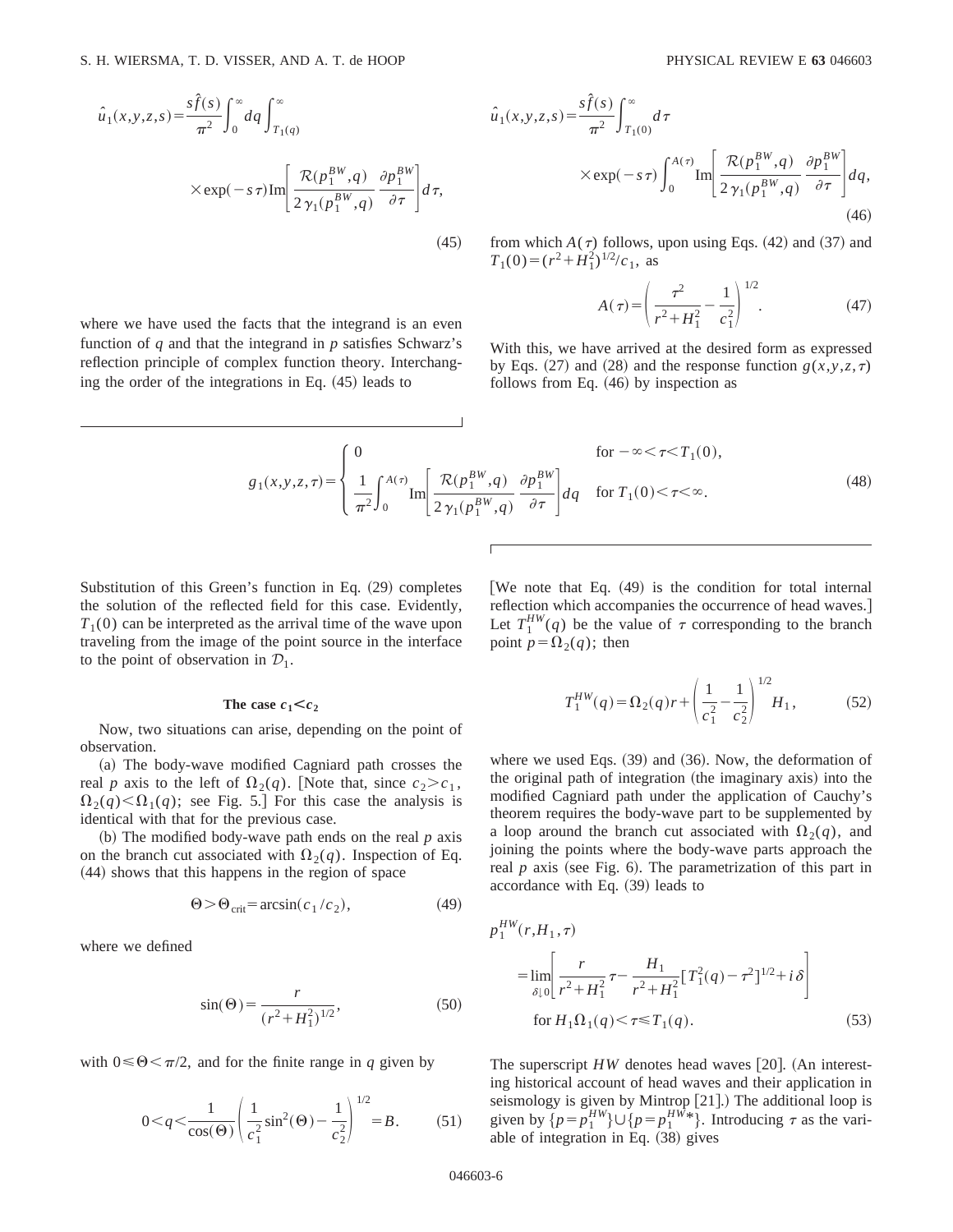$$
\hat{u}_1(x, y, z, s) = \frac{s\hat{f}(s)}{\pi^2} \int_0^B dq \int_{T_1^{HW}(q)}^{T_1(q)} \exp(-s\tau)
$$
\n
$$
\times \text{Im} \left[ \frac{\mathcal{R}(p_1^{HW}, q)}{2\gamma_1(p_1^{HW}, q)} \frac{\partial p_1^{HW}}{\partial \tau} \right] d\tau
$$
\n
$$
+ \frac{s\hat{f}(s)}{\pi^2} \int_0^\infty dq \int_{T_1(q)}^\infty
$$
\n
$$
\times \exp(-s\tau) \text{Im} \left[ \frac{\mathcal{R}(p_1^{BW}, q)}{2\gamma_1(p_1^{BW}, q)} \frac{\partial p_1^{BW}}{\partial \tau} \right] d\tau,
$$
\n(54)

where we have used the facts that the integrand is an even function of *q* and that the integrand in *p* satisfies Schwarz's reflection principle. As before, we interchange the order of integration, which for the head-wave contribution of Eq.  $(54)$ yields symbolically

$$
\int_0^B dq \int_{T_1^{HW}(q)}^{T_1(q)} d\tau = \int_{T_1^{HW}(0)}^{T_1(0)} d\tau \int_0^{C(\tau)} dq + \int_{T_1(0)}^D d\tau \int_{A(\tau)}^{C(\tau)} dq,
$$
\n(55)

where

$$
C(\tau) = \left\{ \left[ \frac{\tau}{r} - \left( \frac{1}{c_1^2} - \frac{1}{c_2^2} \right)^{1/2} \frac{H_1}{r} \right]^2 - \frac{1}{c_2^2} \right\}^{1/2},\qquad(56)
$$

$$
D = \left(\frac{1}{c_1^2} - \frac{1}{c_2^2}\right)^{1/2} \frac{(r^2 + H_1^2)^{1/2}}{\cos(\Theta)}.
$$
 (57)

For the body-wave contribution of Eq.  $(54)$  we get the result obtained earlier in Eq.  $(46)$ . So, finally,

$$
g_{1}(x,y,z,\tau) = \begin{cases} 0 & \text{for } -\infty < \tau < T_{1}^{HW}(0), \\ \frac{1}{\pi^{2}} \int_{0}^{C(\tau)} \text{Im} \left[ \frac{\mathcal{R}(p_{1}^{HW},q)}{2\gamma_{1}(p_{1}^{HW},q)} \frac{\partial p_{1}^{HW}}{\partial \tau} \right] dq & \text{for } T_{1}^{HW}(0) < \tau < T_{1}(0), \\ \frac{1}{\pi^{2}} \int_{A(\tau)}^{C(\tau)} \text{Im} \left[ \frac{\mathcal{R}(p_{1}^{HW},q)}{2\gamma_{1}(p_{1}^{HW},q)} \frac{\partial p_{1}^{HW}}{\partial \tau} \right] dq & \text{for } T_{1}(0) < \tau < D, \\ + \frac{1}{\pi^{2}} \int_{0}^{A(\tau)} \text{Im} \left[ \frac{\mathcal{R}(p_{1}^{BW},q)}{2\gamma_{1}(p_{1}^{BW},q)} \frac{\partial p_{1}^{BW}}{\partial \tau} \right] dq & \text{for } T_{1}(0) < \tau < D, \\ \frac{1}{\pi^{2}} \int_{0}^{A(\tau)} \text{Im} \left[ \frac{\mathcal{R}(p_{1}^{BW},q)}{2\gamma_{1}(p_{1}^{BW},q)} \frac{\partial p_{1}^{BW}}{\partial \tau} \right] dq & \text{for } D < \tau < \infty. \end{cases}
$$

This concludes the calculation of the Green's function for this case. We observe that, according to Eq.  $(58)$ , in the representation of  $g_1(x, y, z, \tau)$  three break points in time occur. The first,  $\tau = T_1^{HW}(0)$ , marks the arrival time of the head waves. The second,  $\tau = T_1(0)$ , marks the arrival of the body wave. The third,  $\tau = D$ , is induced by the derivation and has no straightforward physical interpretation. Note that in the interval  $T_1(0) < \tau < D$  a head-wave contribution still persists, and that in the interval  $D \leq \tau \leq \infty$  only a body-wave contribution occurs.

### **V. THE ON-AXIS RESPONSE**

For the special case that the point of observation lies on the *z* axis, i.e., on the line through the point source perpendicular to the interface, the analysis of the reflected field simplifies considerably and an analytic expression of the Green's function can be obtained. To see this, we substitute  $x = y = 0$  into Eq. (17) and use Eq. (23). This leads to

$$
\hat{u}_1(0,0,z,s) = \frac{s\hat{f}(s)}{8\pi^2} \int_{-\infty}^{\infty} \int_{-\infty}^{\infty} \exp[-s\gamma_1(z+h)]
$$

$$
\times \frac{\mathcal{R}(\alpha,\beta)}{\gamma_1(\alpha,\beta)} d\alpha d\beta. \tag{59}
$$

We note that in the integrand on the right-hand side the variables  $\alpha$  and  $\beta$  appear in the form  $\alpha^2 + \beta^2$  only. Therefore, it is now advantageous to introduce the polar variables of integration  $\kappa$  and  $\psi$  via

$$
\alpha = \kappa \cos(\psi),\tag{60}
$$

$$
\beta = \kappa \sin(\psi),\tag{61}
$$

with  $0 \le \kappa < \infty$  and  $0 \le \psi < 2\pi$ . This yields  $d\alpha d\beta$  $= \kappa d \kappa d \psi$ , and

$$
\gamma_{1,2}(\kappa) = (c_{1,2}^{-2} + \kappa^2)^{1/2},\tag{62}
$$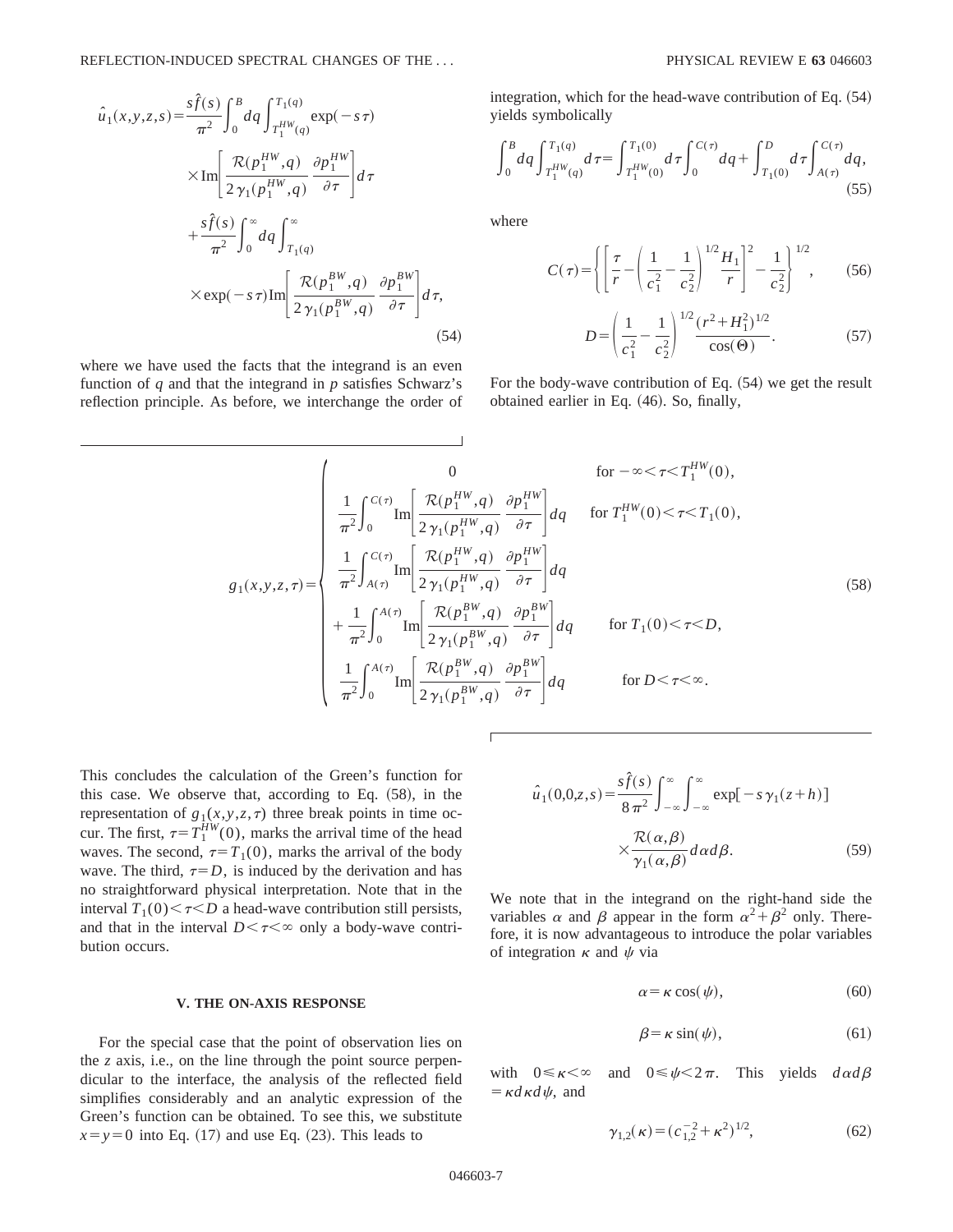

FIG. 7. Green's function  $g_1(\tau)$  for the case  $c_1 = 1500$  m/s,  $c_2$  $=$  330 m/s, and the source located at  $r=0$  m,  $z=0.3$  m. Observation point is at  $r=1.0$  m,  $z=0.1$  m. Body-wave arrival time is at  $\tau=0.72$  ms.

$$
\mathcal{R}(\kappa) = \frac{\gamma_1(\kappa) - \gamma_2(\kappa)}{\gamma_1(\kappa) + \gamma_2(\kappa)},
$$
\n(63)

where we have used Eqs.  $(21)$  and  $(25)$ . With this, Eq.  $(59)$ reduces to

$$
\hat{u}_1(0,0,z,s) = \frac{s\hat{f}(s)}{4\pi} \int_0^\infty \exp[-s\,\gamma_1(z+h)] \frac{\mathcal{R}(\kappa)}{\gamma_1(\kappa)} \,\kappa d\kappa. \tag{64}
$$

In order to arrive at the desired form as expressed by Eqs.  $(27)$  and  $(28)$  we carry out the transformation

$$
\gamma_1(\kappa)(z+h) = \tau,\tag{65}
$$

with  $\tau$  real and positive. This leads to

$$
\kappa^2 = \frac{\tau^2}{(z+h)^2} - \frac{1}{c_1^2}.
$$
\n(66)

Rewriting all functions in Eq.  $(64)$  in terms of their dependence on  $\tau$  yields

$$
\hat{u}_1(0,0,z,s) = \frac{s\hat{f}(s)}{4\pi} \int_{T_{\text{arr}}}^{\infty} \exp(-s\tau) \frac{\mathcal{R}(\tau)}{z+h} d\tau, \qquad (67)
$$

where  $T_{\text{arr}} = (z + h)/c_1$ . Evidently,  $T_{\text{arr}}$  is the arrival time of the reflected wave at the point  $\{0,0,z\}$ . In view of Eqs.  $(27)$ –  $(29)$  we find that the on-axis Green's function for the reflected field is now given by

$$
g_1(0,0,z,t) = \begin{cases} 0 & \text{for } -\infty < t < T_{\text{arr}}, \\ \frac{1}{4\pi} \frac{\mathcal{R}(t)}{z+h} & \text{for } T_{\text{arr}} < t < \infty. \end{cases}
$$
(68)

This result for the on-axis Green's function for the reflected field may be compared with the one that results upon substituting  $r=0$  into Eq.  $(34)$ , i.e.,



FIG. 8. Total field  $u(\tau)$  for the case  $c_1 = 500$  m/s,  $c_2$ = 330 m/s. The source is at  $r=0$  m,  $z=0.3$  m. Observation point is at  $r=1.5$  m,  $z=0.05$  m. In this case the direct wave arrival time  $T_0^{dir}$  = 3.04 ms and the body-wave arrival time  $T_1(0)$  = 3.08 ms. Source parameters are  $\omega_0 = 2\pi \times 10^3$  rad s<sup>-1</sup>,  $\nu = 2$ ,  $\alpha = 8.71$  $\times 10^3$  s<sup>-1</sup>,  $t_r$ =0.23 ms, and  $t_w$ =0.42 ms.

$$
\hat{u}_1(0,0,z,s) = \frac{s\hat{f}(s)}{8\pi^2} \int_{-\infty}^{\infty} dq \int_{-\infty}^{\infty} \frac{\mathcal{R}[(\zeta^2 + q^2)^{1/2}]}{\gamma_1} \times \exp[-s\gamma_1(z+h)]d\zeta,
$$
 (69)

where we have expressed that  $\mathcal R$  is a function of  $(\zeta^2)$  $(q^{2})^{1/2}$  only. To arrive at the form for the application of Lerch's theorem, we replace in the inner integral on the right-hand side the variable  $\zeta$  by  $\tau$  via

$$
\gamma_1(z+h) = \tau. \tag{70}
$$

This leads to

$$
\zeta = \left[ \frac{\tau^2}{(z+h)^2} - q^2 - \frac{1}{c_1^2} \right]^{1/2},\tag{71}
$$

with the Jacobian

$$
\frac{\partial \zeta}{\partial \tau} = \frac{\tau}{(z+h)^2 \zeta}.
$$
 (72)

Under this transformation, Eq.  $(69)$  takes the form

$$
\hat{u}_1(0,0,z,s) = \frac{s\hat{f}(s)}{2\pi^2} \int_0^\infty dq \int_{T_0(q)}^\infty \exp(-s\tau) \frac{\mathcal{R}(\tau)}{z+h}
$$

$$
\times \left[ \frac{\tau^2}{(z+h)^2} - q^2 - \frac{1}{c_1^2} \right]^{-1/2} d\tau, \tag{73}
$$

with

$$
T_0(q) = (z+h) \left[ q^2 + \frac{1}{c_1^2} \right]^{1/2}.
$$
 (74)

Interchanging the order of integration, we obtain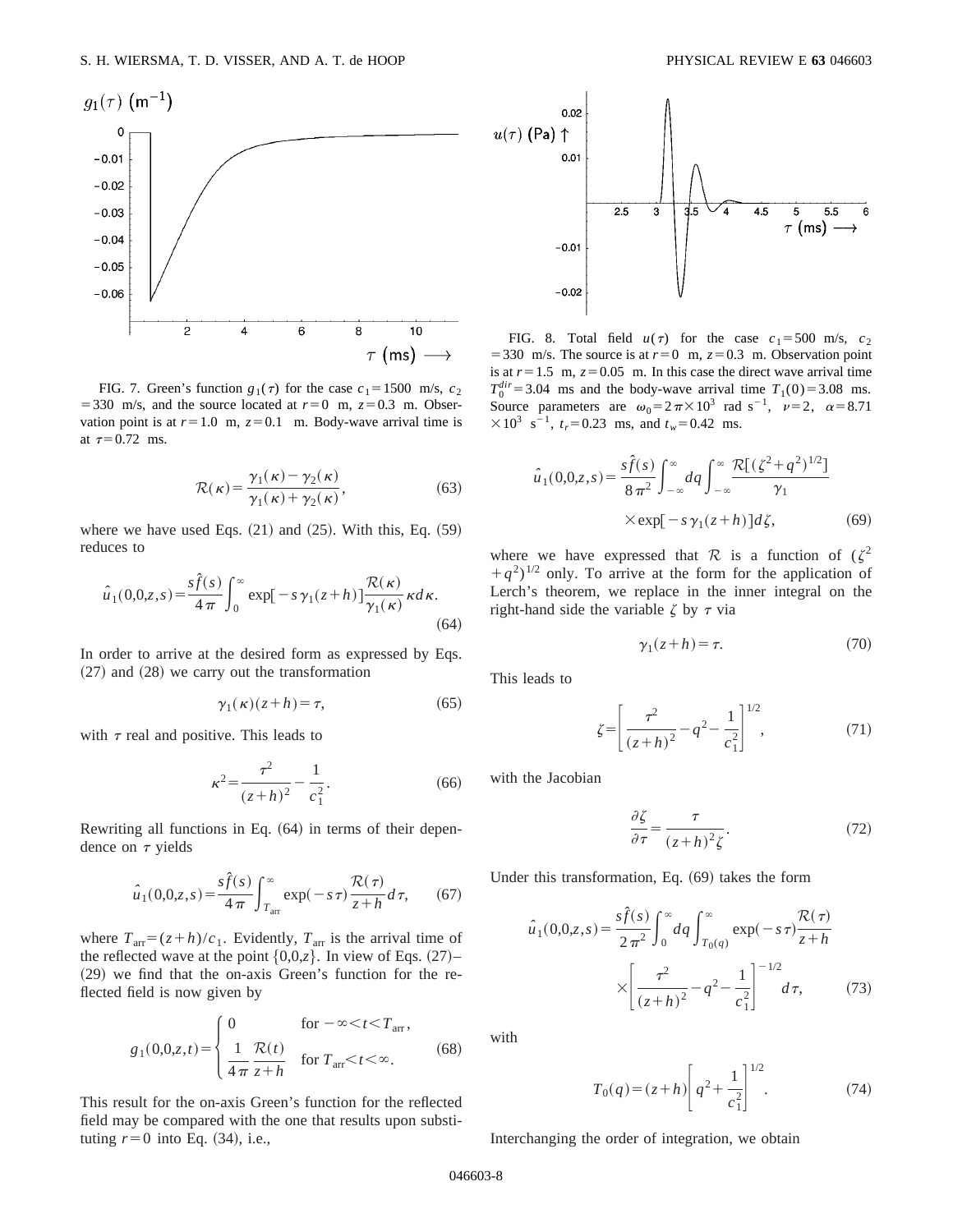

FIG. 9. Green's function  $g_1(\tau)$  for the case  $c_1 = 330$  m/s,  $c_2$  $= 1500$  m/s. The source is at  $r=0$  m,  $z=0.3$  m. Observation point is at  $r=1$  m,  $z=0.1$  m. In this case head-wave arrival time  $T_1^{HW}(0) = 1.8$  ms and body-wave arrival time  $T_1(0) = 3.3$  ms.

$$
\hat{u}_1(0,0,z,s) = \frac{s\hat{f}(s)}{2\pi^2(z+h)} \int_{T_{\text{arr}}}^{\infty} \exp(-s\,\tau) \mathcal{R}(\tau) d\tau
$$

$$
\times \int_0^{Q_0(\tau)} \{ [Q_0(\tau)]^2 - q^2 \}^{-1/2} dq, \qquad (75)
$$

with

$$
Q_0(\tau) = \left[\frac{\tau^2}{(z+h)^2} - \frac{1}{c_1^2}\right]^{1/2}.\tag{76}
$$

Through the substitution

$$
q = Q_0(\tau)\sin(\psi) \tag{77}
$$

it is found that

$$
\int_0^{Q_0(\tau)} \{ [Q_0(\tau)]^2 - q^2 \}^{-1/2} dq = \int_0^{\pi/2} d\psi = \pi/2. \quad (78)
$$

Hence

$$
\hat{u}_1(0,0,z,s) = \frac{s\hat{f}(s)}{4\pi(z+h)} \int_{T_{\text{arr}}}^{\infty} \exp(-s\,\tau)\mathcal{R}(\tau)d\,\tau,\quad(79)
$$

which is the same expression as in Eq.  $(67)$ , but obtained in a different manner. The Green's function time-domain result is again given by Eq.  $(68)$ .

### **VI. NUMERICAL RESULTS**

The numerical integrations and time convolutions resulting from the modified Cagniard method were carried out with the help of routines D01AJF and C06FKF of the NAG software library [22]. First we consider the case  $c_1 > c_2$ , which implies that there are no head waves. An example of the Green's function  $g_1(\tau)$  as given by Eq. (48) is shown in Fig. 7. At the body-wave arrival time  $\tau = T_1(0)$  it has a jump



FIG. 10. Total field  $u(\tau)$  for the case  $c_1 = 330$  m/s,  $c_2$  $=$  500 m/s. Source is at  $r=0$  m,  $z=0.3$  m. Observation point is at  $r=1.5$  m,  $z=0.05$  m. In this case head-wave arrival time  $T_1^{HW}$ = 3.8 ms, direct wave arrival time  $T_0^{dir}$ = 4.6 ms, and bodywave arrival time  $T_1(0)=4.7$  ms. Source parameters are as in Fig. 8.

discontinuity and then tends to zero. We note that the function is negative (positive) when  $c_1 > c_2$  ( $c_1 < c_2$ ), in agreement with the behavior of the reflection coefficient [Eq.  $(25)$ ]. An example of the total field  $(i.e.,$  the direct plus the reflected fields)  $u(\tau)$  is given in Fig. 8.

In the previous two examples,  $c_1 > c_2$ . Upon interchanging the two wave speeds, head waves may occur. In that case the Green's function  $g_1(\tau)$  is given by Eq. (58). An example is depicted in Fig. 9. At the head-wave arrival time  $\tau$  $=T_1^{H\bar{W}}(0)$  the function is continuous and increases to a sharp maximum at the body-wave arrival time  $\tau = T_1(0)$ . The total field  $u(\tau)$  for the case when head waves are present is depicted in Fig. 10. The contribution of the head wave is clearly visible before the arrival of the direct wave. When the point of observation is moved further away from the point source the separation between the head-wave and the bodywave contributions becomes even more distinct. The case in point is illustrated in Fig. 11.



FIG. 11. Total field  $u(\tau)$  for the case  $c_1 = 330$  m/s,  $c_2$  $=$  500 m/s. Source is at  $r=0$  m,  $z=0.3$  m. Observation point is at  $r=4.5$  m,  $z=0.05$  m. Notice that the head-wave contribution is separated from the body-wave contribution. In this case head-wave arrival time  $T_1^{HW}$ =9.79 ms, direct wave arrival time  $T_0^{dir}$ = 13.66 ms, and body-wave arrival time  $T_1(0) = 13.68$  ms. Source parameters are as in Fig. 8.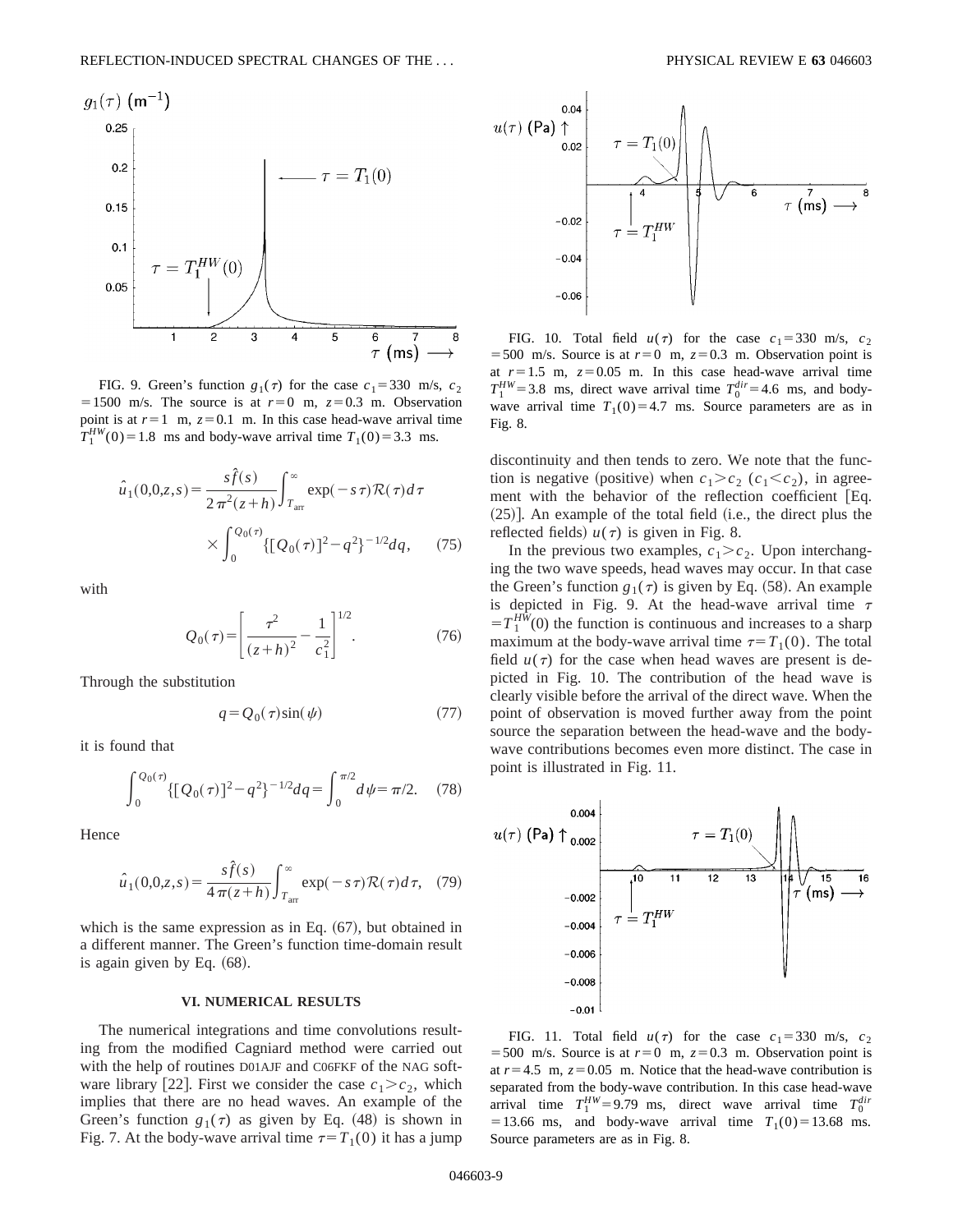

FIG. 12. Green's function at a fixed observation point as a function of time, with  $c<sub>2</sub>$ , the wave speed in the second medium, a parameter. Source is at  $r=0$  m,  $z=0.3$  m. Observation point is at  $r=0.5$  m,  $z=0.1$  m. Wave speed in the first medium is  $c_1=330$  m/s.

The transition of a Green's function of the kind given by Eq.  $(48)$  to one as given by Eq.  $(58)$  is shown in Fig. 12. Here the Green's function at a fixed point of observation is depicted as a function of time, with  $c<sub>2</sub>$ , the wave speed in the second medium, a parameter. In the case  $c_2 \leq c_1$ , the Green's function is negative and its amplitude decreases as  $c_2$  increases. For  $c_2 = c_1$  it vanishes identically. For  $c_2 > c_1$ , its sign becomes positive and its amplitude becomes larger with



FIG. 13. Position of the wave front at  $t=2.238$  ms for the case  $c_1$ =330 m/s,  $c_2$ =1200 m/s. Source is located at  $r=0$  m, *z*  $=0.5$  m.

increasing  $c_2$ . From a certain value of  $c_2$  onwards—at this particular observation point—head waves appear. This is accompanied by the continuous onset of the Green's function prior to the discontinuity associated with the arrival of the reflected body wave. Also, from the onset of the head waves on, its arrival time starts to decrease with increasing  $c_2$ .

An example of the extent of the direct and reflected wave fronts in the half space  $\mathcal{D}_1$  as calculated with Eqs. (29) and  $(58)$  is shown in Fig. 13. It is noted that the direct wave has a spherical wave front, whereas the head wave has a conical

## observed spectrum (dB)



FIG. 14. Part of the observed normalized power spectrum for on-axis observation. Source is located at  $r=0$  m,  $z=0.25$  m, and the observation point is at  $r=0$  m,  $z=1.25$  m. Wave speeds are  $c_1$ =250 m/s,  $c_2$ =800 m/s. Resulting time delay between the arrivals of the direct wave and the reflected wave is  $\Delta t = 2$  ms. As mentioned in Sec. VI, the spacing between the minima should be  $1/\Delta t$ =0.5 kHz, as is indeed the case. Source parameters are  $\omega_0$  $=4\pi \times 10^3$  rad s<sup>-1</sup>,  $\nu = 2$ ,  $\alpha = 8.71 \times 10^3$  s<sup>-1</sup>,  $t_r = 0.23$  ms, and  $t_w$ =0.42 ms.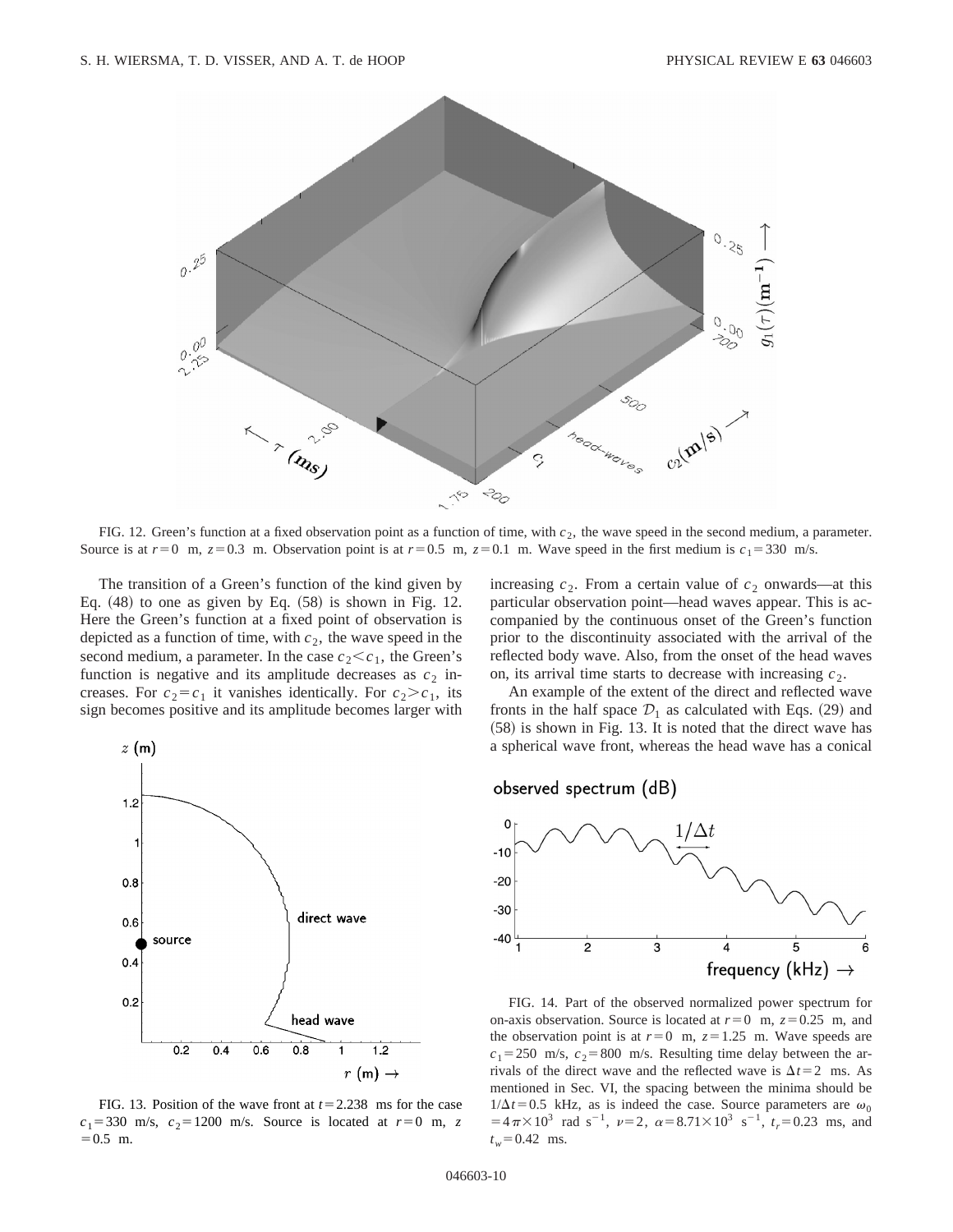

FIG. 15. Source signal (a) and its normalized power spectrum (b). Observed signal and its corresponding power spectrum are shown for different wave speeds in the second medium. In all cases  $c_1 = 330$  m/s, arrival time of the direct wave is  $\tau = 3.05$  ms, and arrival time of the reflected body wave is  $\tau$ =3.39 ms. For  $c_2$ =200 m/s, there are no head waves (c,d); for  $c_2$ =400 m/s, the head waves arrive at  $\tau$ = 3.36 ms (e,f); for  $c_2$ =800 m/s, the head waves arrive at  $\tau$  = 2.63 ms (g,h); for  $c_2$ =1200 m/s, the head waves arrive at  $\tau$ =2.29 ms (i,j). Source parameters are  $\omega_0/2\pi = 2 \times 10^3$  rad s<sup>-1</sup>,  $\nu = 2$ ,  $\alpha = 8.71 \times 10^3$  s<sup>-1</sup>,  $t_r = 0.23$  ms, and  $t_w = 0.42$  ms. Source is located at *r*  $=0$  m,  $z=0.3$  m and the observation point is at  $r=1.0$  m,  $z=0.2$  m.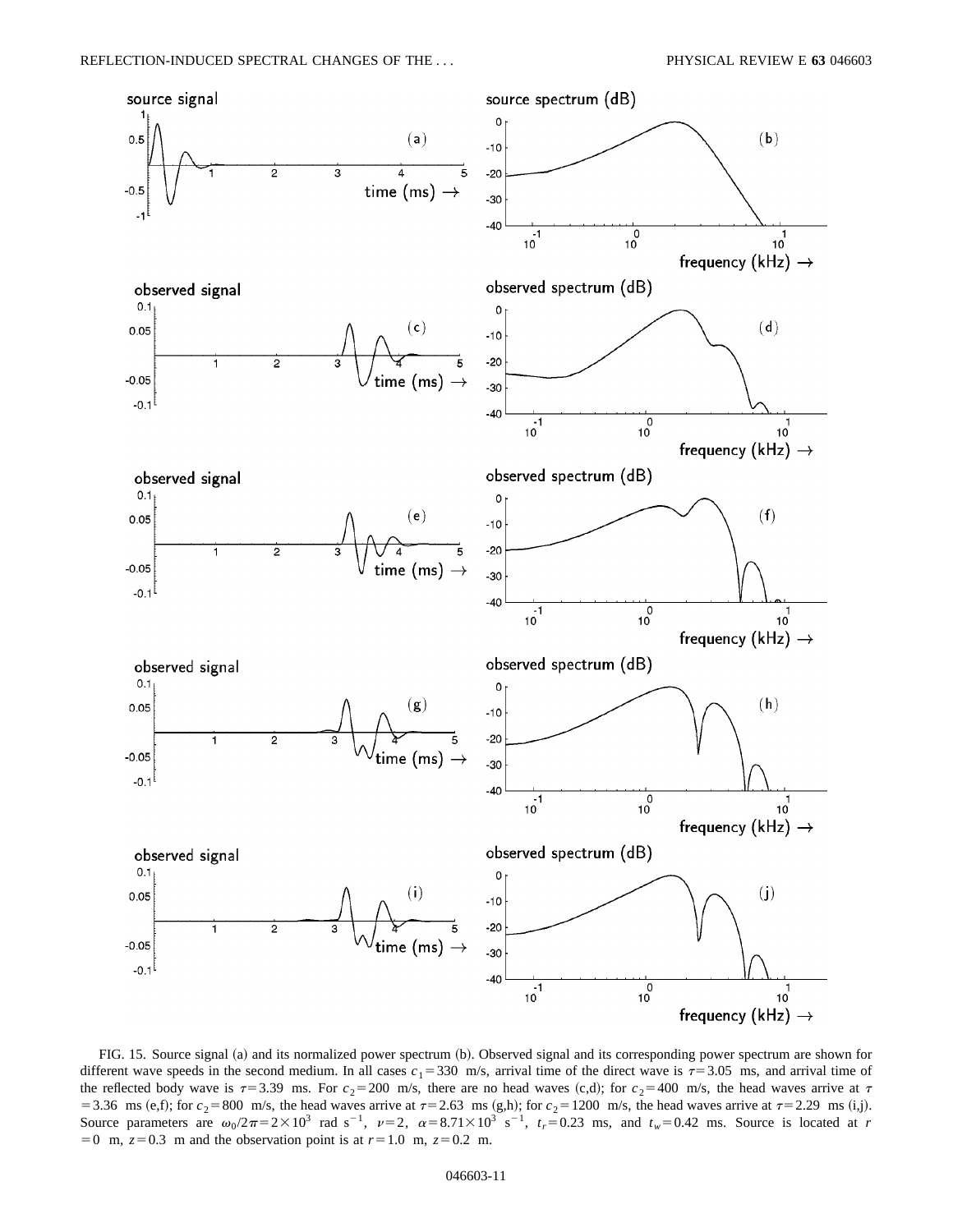

FIG. 16. Source signal (a) and its normalized power spectral density (b). Observed signal and its corresponding power spectral density are shown for different observation points in the first medium. Observation point at  $r=0.2$  m,  $z=0.1$  m. Head-wave, direct-wave, and body-wave arrival times are 1.35 ms, 0.86 ms, and 1.36 ms, respectively  $(c,d)$ . Observation point at  $r=0.6$  m,  $z=0.1$  m. Head-wave, direct-wave, and body-wave arrival times are 1.85 ms, 1.92 ms, and 2.19 ms, respectively  $(e, f)$ . Observation point at  $r = 1.0$  m, *z*  $=0.1$  m. Head-wave, direct-wave, and body-wave arrival times are 2.35 ms, 3.09 ms, and 3.26 ms, respectively  $(g,h)$ . In all cases  $c<sub>1</sub>$ = 330 m/s,  $c_2$ = 800 m/s. Source is located at  $r=0$  m,  $z=0.3$  m. Its parameters are those of Fig. 15.

wave front. It was verified that the sine of the angle between the head wave front and the interface indeed equals  $c_1/c_2$ .

As a further test we examined the observed power spectrum under on-axis propagation and reflection. The result, shown in Fig. 14, reproduces the well-known effect from spectral interferometry  $[23]$ : the minima are equally spaced and the spacing between them equals  $1/\Delta t$ , where  $\Delta t$  is the time delay between the arrival times of the direct field and the reflected field. The spacing was found to be in excellent agreement with this prediction.

How the observed signal can differ from the signal that is emitted by the source is illustrated by Fig. 15. The source signal and its normalized power spectrum are shown in  $(a,b)$ . The observation point is kept fixed and  $c<sub>2</sub>$ , the wave speed in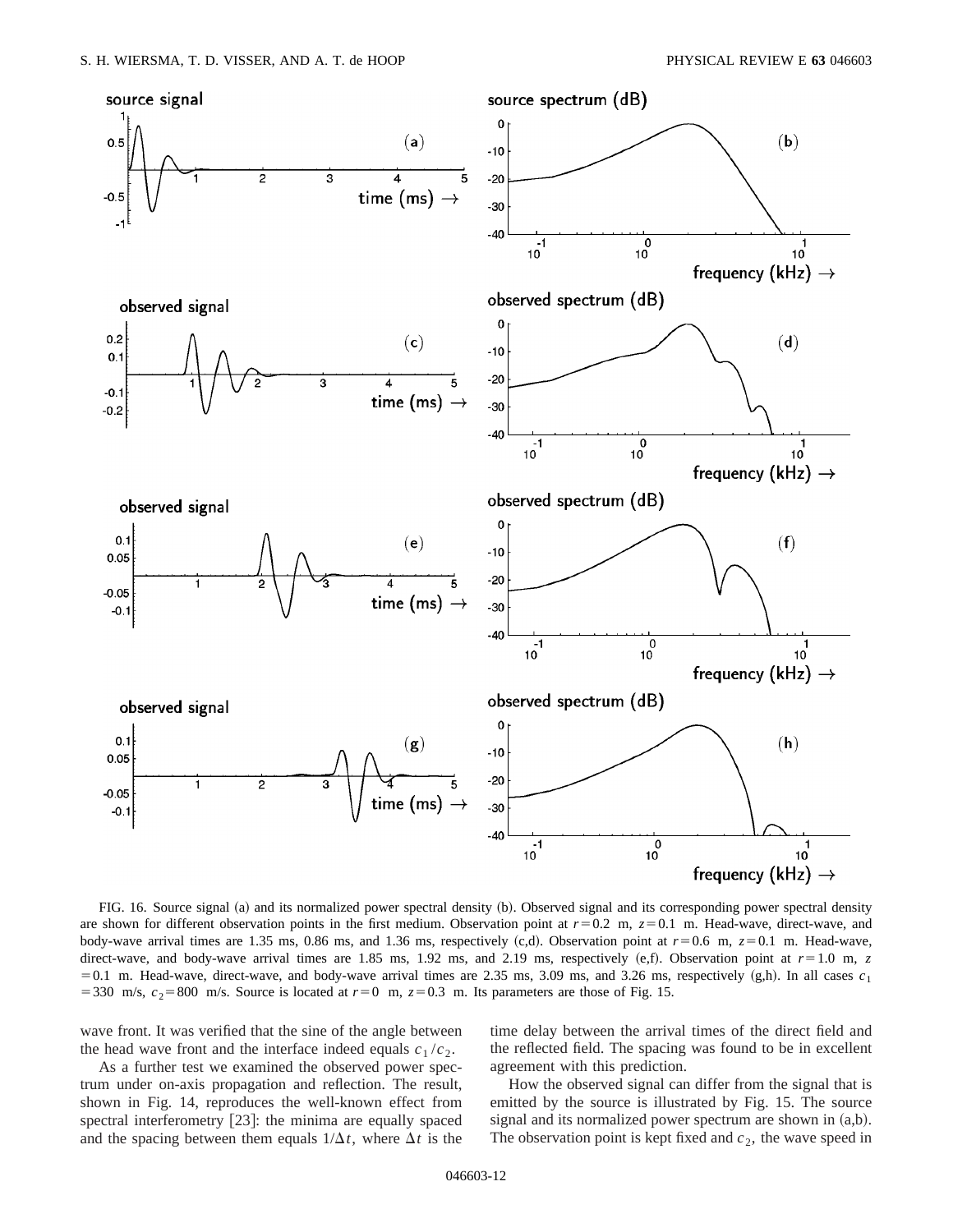# observed spectrum (dB)



FIG. 17. Observed normalized power spectrum according to the modified Cagniard method [solid line, Eq.  $(48)$ ] and the short-pulse approximation [dashed line, Eq.  $(83)$ ]. The point of observation is at  $r=0.3$  m,  $z=0.05$  m. Wave speeds are  $c_1=330$  m/s,  $c_2$  $=$  507 m/s. Source is located at  $r=0$  m,  $z=0.3$  m. Its parameters are  $\alpha = 36.71 \times 10^3 \text{ s}^{-1}$ ,  $\nu = 6$ , and  $\omega_0/2\pi = 2 \text{ kHz}$ .

the medium against which reflection takes place, is varied. Changing  $c_2$  varies the values of the reflection coefficient  $R$ and the arrival time of (possible) head waves. Even when no head waves are present  $(c,d)$ , the observed normalized power spectrum differs significantly from that of the source. Upon increasing  $c_2$ , the interplay between head wave, body wave, and direct wave alters the shape of the observed signal and its power spectrum even more  $(e)$ . It is noted that the maximum of the power spectrum is no longer at the carrier frequency  $\omega_0/2\pi$  (f). In the cases (e,f) the head wave arrives after the direct wave. Upon further increasing  $c_2$  the arrival time of the head waves decreases, and they arrive earlier than the direct wave  $(g,i)$ . Also, the indentations in the observed power spectrum become much more pronounced  $(h,j)$ .

The dependence of the observed power spectrum on the position of the point of observation is illustrated in Fig. 16. In this example the source signal and its power spectrum are again those of Fig. 15. Upon changing the point of observation, the arrival times of the direct, head, and body waves are altered. Also, the time delay between them changes. Even for an observation point relatively close to the source  $(c,d)$  the observed power spectrum already differs significantly from the source spectrum. When the point of observation is moved away from the source, the onset of the head wave takes place earlier  $(e,g)$ , and the observed spectra  $(f,h)$  deviate even more from the emitted spectrum (b).

We emphasize that the spectral changes that we have calculated cannot be attributed to any of the four other mechanisms that are mentioned in Sec. I but are purely reflection induced.

#### **VII. SHORT-PULSE APRROXIMATION**

For short source pulses, i.e., for pulses whose spatial extent is small compared to the other spatial distances involved, we can approximate the body-wave time-domain reflection function in the final time convolution of the total wave motion by its value at the arrival time of the reflected wave. Correspondingly, the reflected wave function is approximated by

$$
u_1 \approx \mathcal{R}(rT_1/R_1^2,0)\frac{f(t-T_1)}{4\pi R_1}
$$
 (80)

("first-motion approximation"), in which  $R_1 = (r^2 + H_1^2)^{1/2}$ is the distance from the point of observation to the image of the source in the reflecting boundary and  $T_1 = R_1 / c_1$  is the arrival time of the reflected body wave [cf. Eq.  $(44)$  for *q*  $=0$ ]. Together with Eq.  $(8)$  we then have

$$
u \approx \frac{f(t - T_0)}{4\pi R_0} + \mathcal{R}(rT_1/R_1^2, 0) \frac{f(t - T_1)}{4\pi R_1},
$$
 (81)

in which  $T_0 = R_0 / c_1$  is the arrival time of the direct wave. With this result we have

$$
\hat{u}(s) \approx \hat{f}(s) \left[ \frac{\exp(-sT_0)}{4\pi R_0} + \mathcal{R}(rT_1/R_1^2, 0) \frac{\exp(-sT_1)}{4\pi R_1} \right].
$$
\n(82)

From this, the quantity needed for the spectral diagram follows as

$$
|\hat{u}(i\omega)|^2 \approx |\hat{f}(i\omega)|^2 \left\{ \left( \frac{1}{4\pi R_0} \right)^2 + \left( \frac{\mathcal{R}(rT_1/R_1^2,0)}{4\pi R_1} \right)^2 + 2 \left( \frac{1}{4\pi R_0} \right) \left( \frac{\mathcal{R}(rT_1/R_1^2,0)}{4\pi R_1} \right) \cos[\omega(T_1 - T_0)] \right\}.
$$
\n(83)

It is noted that the short-source-pulse approximation is in accordance with ray-theoretical results in that the pertinent amplitude of the reflected body wave is given by the Fresnel reflection coefficient at the reflection point at the boundary in accordance with Snell's law, while showing the divergence factor associated with the point source's image in the boundary. As such it is of heuristic value. However, beyond the range of validity of the relevent approximation the complete, exact theory as developed in this paper has to be used. As an example of such a case, we consider the spectral diagram of the total wave for a source pulse with a pulse time width  $t_w$ =0.169 ms. Exact results and the predictions of the shortsource-pulse approximation are shown in Fig. 17. Even though the pulse time width is considerably less than the direct-wave arrival time  $(T_0^{dir}=1.18$  ms) it is seen that the short-pulse approximation is in very poor agreement with the exact result as obtained with the modified Cagniard formalism.